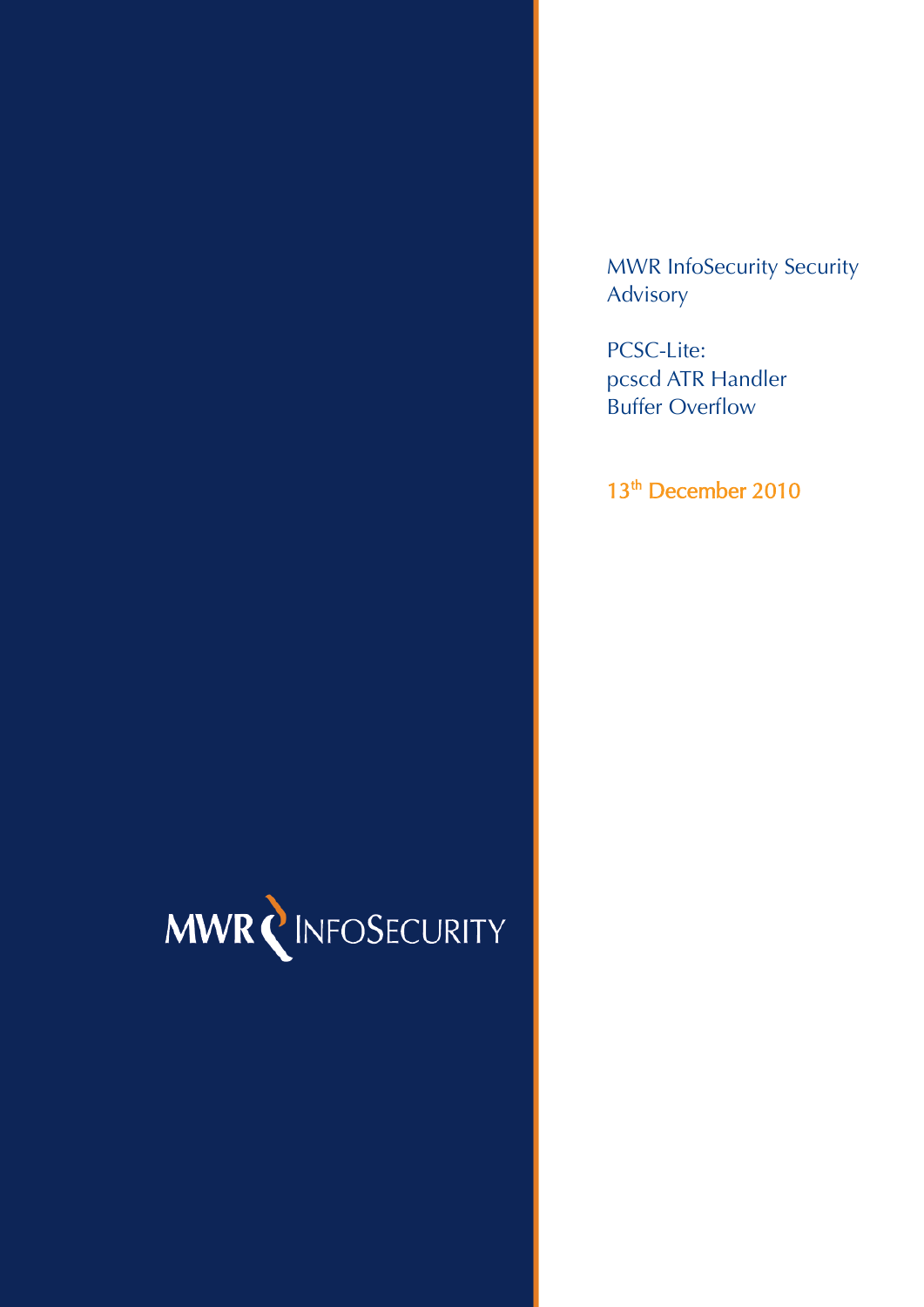# **MWR CINFOSECURITY**

## PCSC-Lite: pcscd ATR Handler Buffer Overflow Vulnerabiltiy

| Package Name:              | <b>PCSC-Lite</b>           |
|----------------------------|----------------------------|
| <b>Date Reported</b>       | 3rd November 2010          |
| <b>Affected Versions:</b>  | Confirmed in Version 1.5.3 |
|                            |                            |
| <b>CVE</b> Reference       | Not Yet Assigned           |
| Author                     | Rafael Dominguez Vega      |
| Severity                   | <b>Medium Risk</b>         |
| <b>Vulnerability Class</b> | <b>Buffer overflow</b>     |

| <b>Vulnerability Class</b>      | <b>Buffer overflow</b>                                                                                                          |
|---------------------------------|---------------------------------------------------------------------------------------------------------------------------------|
| Vendor                          | PCSC-Lite - http://pcsclite.alioth.debian.org/                                                                                  |
| <b>Vendor Response</b>          | The vendor has implemented a fix.<br>http://lists.alioth.debian.org/pipermail/pcsclite-cvs-commit/2010-<br>November/004923.html |
| <b>Exploit Details Included</b> | No                                                                                                                              |

#### **Overview**

MWR InfoSecurity identified a vulnerability in PCSC-Lite's pcscd daemon. The vulnerability can be triggered using a malicious smart card.

### Impact

An attacker could use this vulnerability to trigger a denial of service condition or potentially execute arbitrary code in the target system. To successfully exploit this vulnerability the attacker will be required to insert a specially crafted smart card in the target system.

#### **Cause**

A buffer overflow vulnerability was identified in the code handling the smart card's ATR (atrhandler.c). The vulnerability occurs as the value of the length supplied in the affected memcpy can be incremented to be larger than the destination buffer.

### Interim Workaround

Disabling the pcscd daemon will prevent users from exploiting the vulnerability.

### **Solution**

The vendor has implemented a fix. Users should upgrade to the latest version of PCSC-Lite. <http://lists.alioth.debian.org/pipermail/pcsclite-cvs-commit/2010-November/004923.html>

#### **Dependencies**

In order to successfully exploit the vulnerability described in this advisory, an attacker would need to have physical access to the affected system in order to be able to plug in a malicious smart card.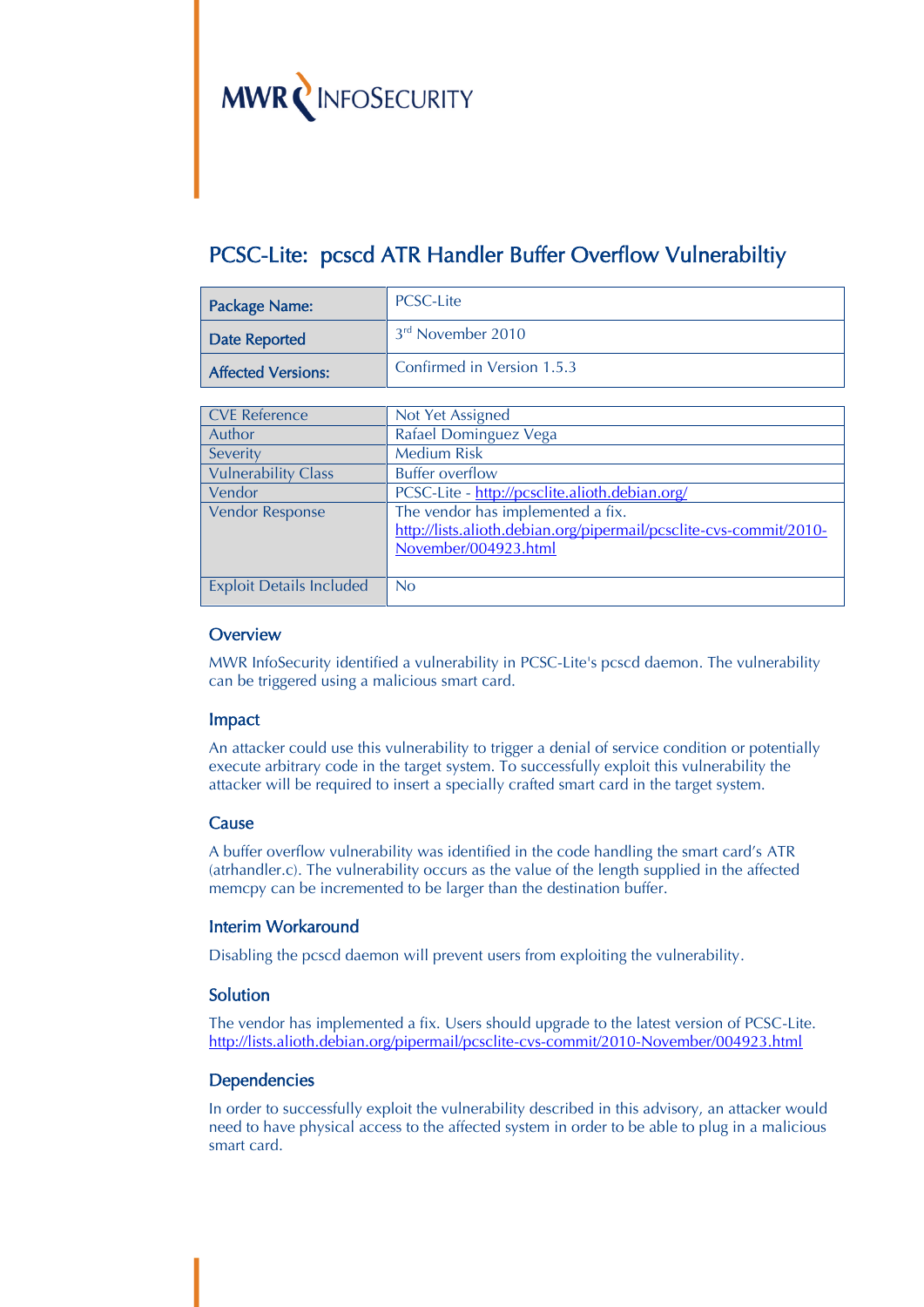# **MWR NINFOSECURITY**

#### Detailed Vulnerability Description

The issue is a buffer overflow affecting the code responsible for handling the ATR coming from the card (atrhandler.c).

The affected code is included here. The vulnerability is in the memcpy shown below, as the value of "p" which is used as the length in the memcpy can be incremented to be larger (up to 45 bytes) than the destination buffer.

```
#define MAX_ATR_SIZE 33
UCHAR Value[MAX_ATR_SIZE];
p = K = TCK = Y1i = T = 0;Y1i = pucAtr[1] >> 4;K = \text{pucAtr}[1] & 0 \times 0F;
p = 2;int i = 1;do {
    short TAi, TBi, TCi, TDi;
TAi = (Y1i \& 0x01) ? pucAtr[p++] : -1;
TBi = (Y1i \& 0x02) ? pucAtr[p++] : -1;
    TCi = (Y1i & 0x04) ? pucAtr[p++] : -1;TDi = (Y1i \& 0x08) ? pucAtr[p++] : -1;
 ...
    if (p > MAX) atr SIZE) return 0;
    i++;\begin{array}{ccc} \end{array}while (Y1i := 0);
psExtension->ATR.HistoryLength = K;
memcpy(psExtension->ATR.HistoryValue, &pucAtr[p], K);
p = p + K;memcpy(psExtension->ATR.Value, pucAtr, p);
```
Source Code from atrhandler.c

#### Acknowledgement

Thanks to Nils for the support and guidance on this research.

Thanks to Ludovic Rousseau for his co-operation in working with the author in regards to this matter and acknowledge his prompt response in implementing a fix.